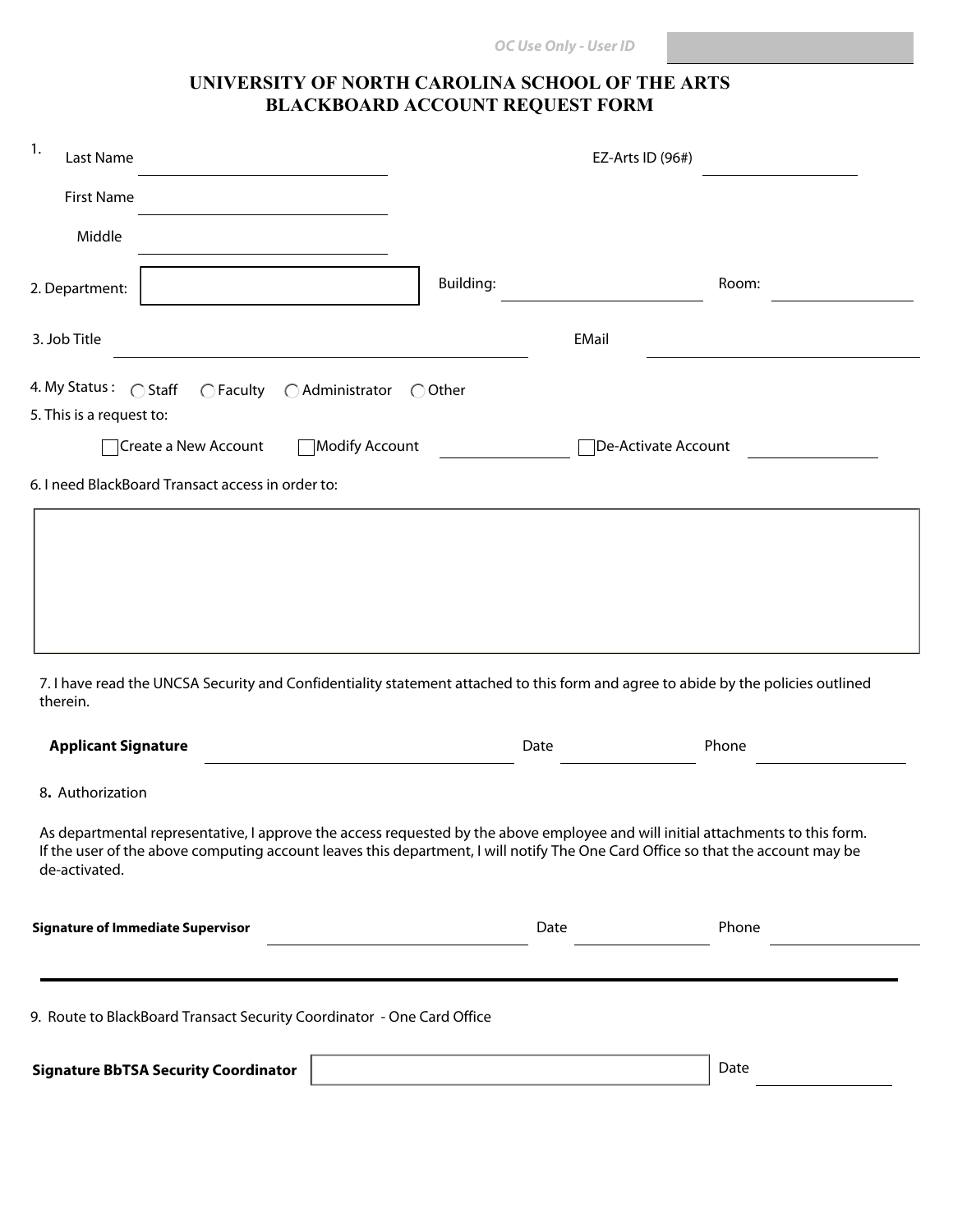## **University of North Carolina School of the Arts Security and Confidentiality Statement of Responsibility**

Security and confidentiality of records, reports, and files are matters of critical importance to the University of North Carolina School of the Arts (UNCSA). Access to such information is provided solely for use in the performance of assigned duties. Any other use is prohibited. The purpose of this statement is to clarify your responsibilities. Each individual who has access to information is expected to adhere to the security and confidentiality principles stated below.

As a person who has access to such information, you **will not**:

- Share your password with any person, or permit any other person to access information using your identity, except the University of North Carolina School of the Arts authorized technical support staff;
- Permit the unauthorized use of any information in records, reports, and files to which you have access;
- Seek personal benefit from information that you have acquired as a result of your access;
- Disclose the contents of any confidential record, report, or file to any unauthorized person, except in the conduct of professional responsibilities;
- Knowingly include a false, inaccurate, or misleading entry in any official record, report, or file
- Knowingly destroy or alter information from any record, report, or file, except as authorized;
- Remove any record, report, or file from the office where it is maintained, except in the performance of your assigned duties;
- Cause or assist another person to violate these principles.

Violations of these principles may lead to disciplinary action consistent with applicable personnel policies. Violations can also lead to action under North Carolina Statutes pertaining to theft, alteration of public records, or other applicable sections.

*By signing below, you are indicating you have read, understand and will comply with these principles. Please be advised that the conditions of this security and confidentiality statement of responsibility remain in full effect for the duration of your employment with the University of North Carolina School of the Arts. You will be required to renew this Statement of Responsibility upon rehire following any breaks in employment.* 

Name

*(Print)*

**Signature** Date **Date of the Signature** Date of the Signature Date of the Date of the Date of the Date of the Date of the Date of the Date of the Date of the Date of the Date of the Date of the Date of the Date of the Dat